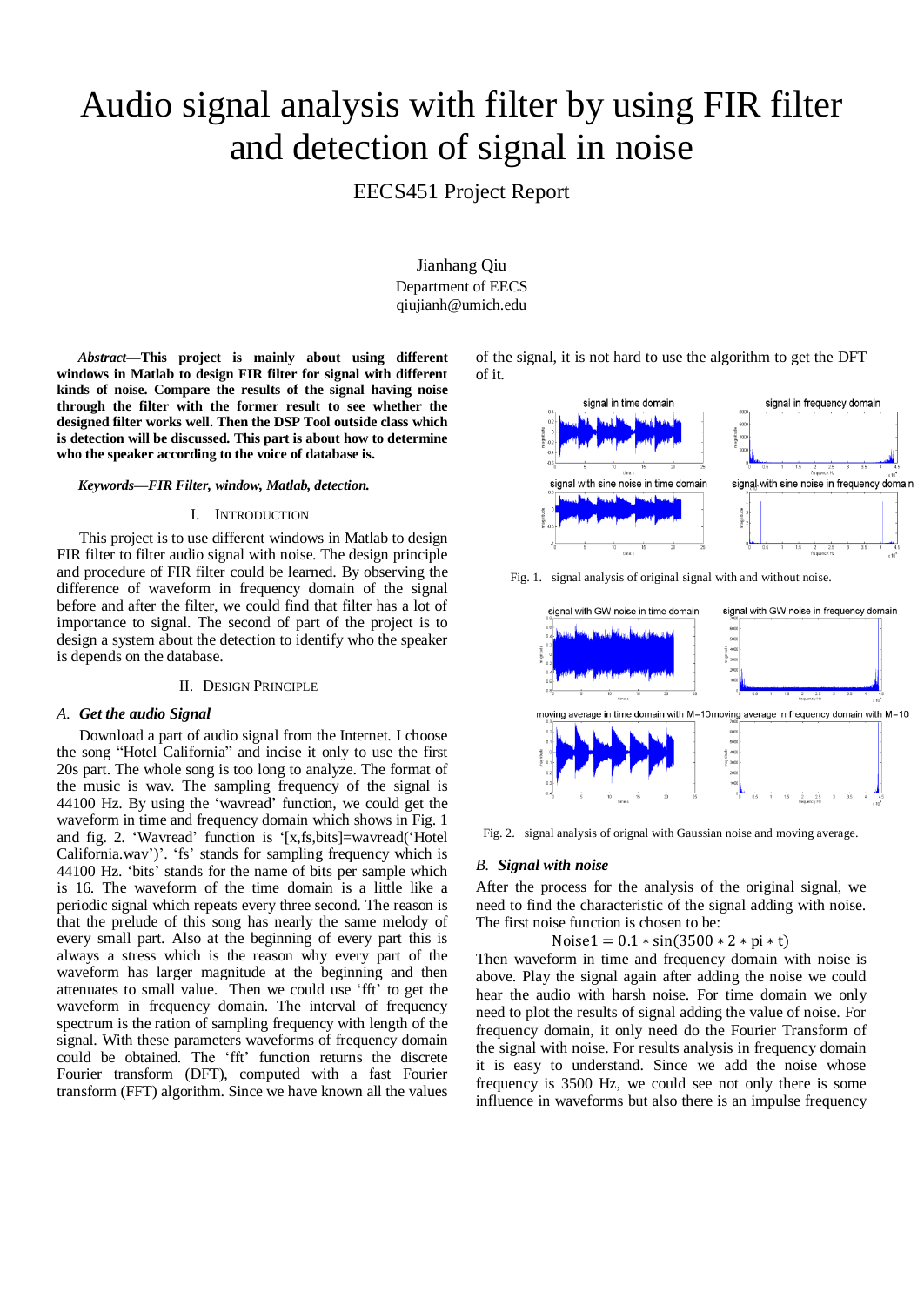in 3500 Hz in the figure. For the second noise I choose Gaussian White Noise. Then the sound of the signal after adding the noise has rustle but not very harsh. The figures are shown above. In Matlab it is easy to get Gaussian white noise by using the random function '(randn(m,n))'. Hence the noise function is:

## Noise2 =  $0.1 * \text{randn}(1, N)$

N is the length of the signal. Then analyze the waveform in time and frequency like before. From the figure we could find it has larger difference than the sinc frequency noise with the original signal figure. Both noises have the same amplitude. Since the function above is to get the random Gaussian noise and it cannot be controlled. At last the waveforms in time and frequency of the moving average for the original signal with M=10 are given. From the figures we could find that they are really nearly the same with the original signal waveforms. Because we choose  $M=10$  here. The waveforms of original signal do not have many large ups and downs. Hence if we make M not be very large we will get the very similar figures as before. However, when we choose M to be large enough such as 50 we find the magnitude to be smaller than before obviously.

### III. FIR FILTER DESIGN

We have two different noises and we need to design two different filters. The frequency of the first noise is 3500 Hz. According to this frequency we have got the design parameters. The cut-off frequency can be chose arbitrarily only need to be close to frequency of noise. Then after designing the bandstop filter by using Barthannwin window, we could also use the 'freqz' function to get the frequency response of the filter. Also the impulse response of the filter could be obtained by 'ideal\_lp' function. At last 'freqz\_m(h\_bs,1)' can be used to get the frequency characteristic. All figures for the parameters of the filter are list below. The band pass cut-off db value I choose is 35db. Hence we could find the lowest value is -35db when w/pi=0.15. The linear magnitude characteristic has the only difference of unit with the former one. The results are the same as other figures and they are both obtained by the 'freqz\_m(h\_bs,1)' function in Matlab to get the frequency characteristic.



Fig. 3. magnitude characteristic in unit of db.

For the Gaussian White noise another filter needs to be designed. I designed three kinds of filter which are lowpass, highpass and bandpass to see which one is the best one. Both lowpass and highpass are designed by 'fir1' in matlab with 'kaiserord' to get the order and cut-off frequency. For bandpass we could use '[b, a]=butter(n, Wn, 'ftype', 's')' to get the order and cut-off frequency of filter by butter. In the next part analysis of the signal with Gaussian noise after filter will be given.

#### IV. NOISE SIGNAL ANALYSIS AFTER FILTER

Since we have already finished designing the filter we need to use the filter make the noise clear and to see whether the filter works well. For the sinc noise we use the function below:

 $>> f_y1=filter(h_b,1,y1); >> f_y1=abs(fft(f_y1));$ 

The comparison of waveforms in time and frequency domain of original signal and noise after filter are below:



Fig. 4. Comparison of signal before and after filter

From the figures we could find the magnitude of signal is larger than before when adding noise in time domain. After using the filter the magnitude of the signal has attenuated a little and the waveform of signal after filter is nearly the same as the original signal which shows the filter works well. We could also see there is an impulse at 3500 Hz in the figure of signal with noise in frequency domain obviously. However, the impulse in the frequency domain figure of signal with noise after filter has disappeared. The waveform is also nearly the same as the original signal in frequency domain. If we play the signal after filter we could hear the audio signal clearly without the harsh noise. All these have proved that the design of the filter is successful.

For the Gaussian White noise we have designed three kinds of filter. The task is to choose the best one. Waveforms of the signal before and after each filter are given below:



Fig. 5. Comparsion of signal with noise and signal after lowpass filter.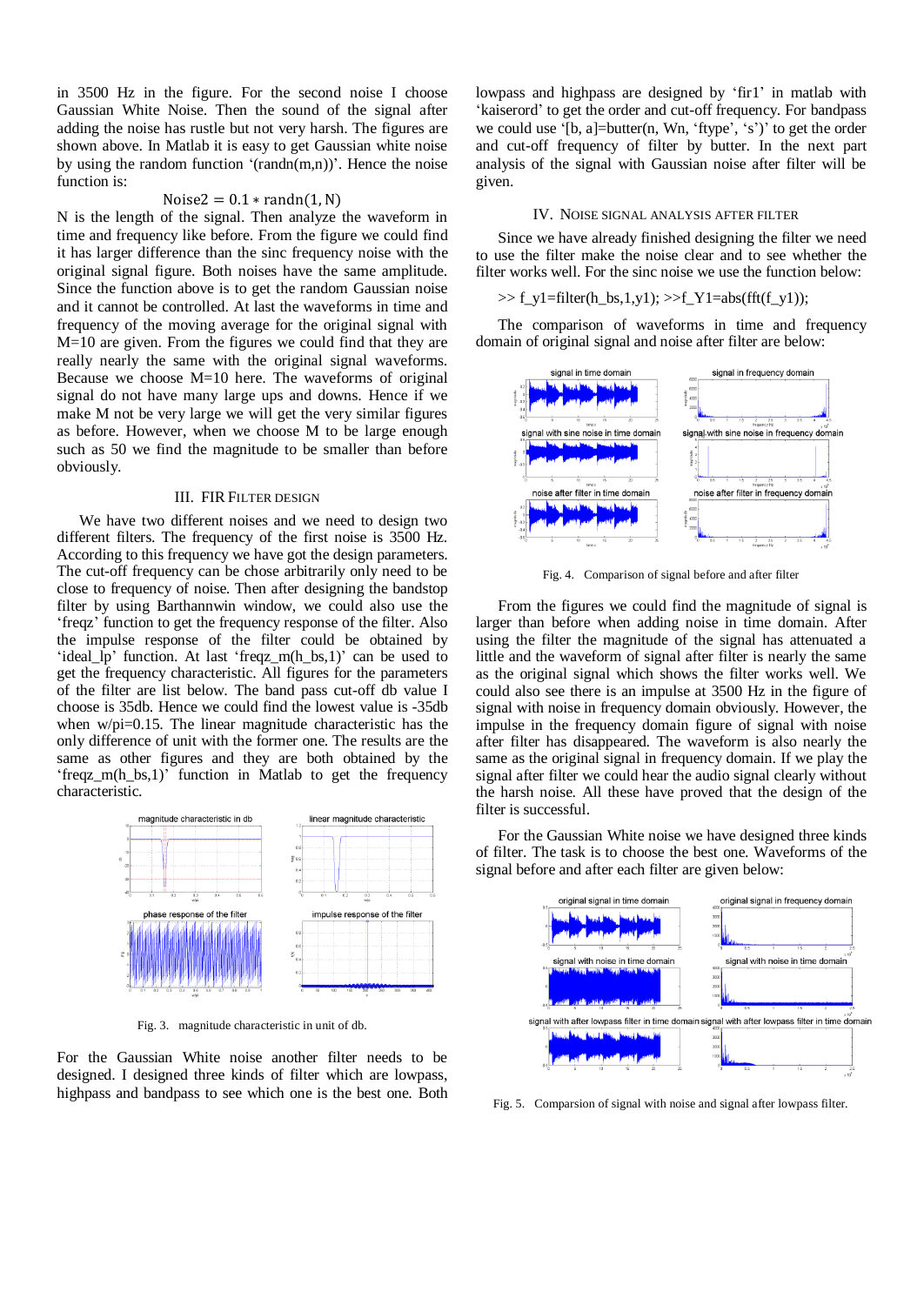From fig5 we could see after adding the noise to the signal the magnitude for the waveform of the signal is much larger than that of original signal. After using the lowpass filter we could find that most part of the noise frequency has been eliminated to the value of the original signal except in the low frequency region. It retains most of the waveform of the original signal. However, as said before, there is still some interference in the low frequency region since it is lowpass filter. Hence, if we play the signal after through the filter we could hear the rustle sound is lighter than before but still cannot as good as the original signal.



Fig. 6. Comparsion of signal with noise and signal after highpass filter.



Fig. 7. Comparsion of signal with noise and signal after bandpass filter.

From fig6 and fig7 we could see that the highpass and bandpass filters are not good for the signal. After the signal going through the highpass filter the only left is some high frequency noise. The filter not only filters some noise but also with the some part of the original signal. If we play the signal again we could here nearly nothing for highpass filter. Hence we could not get the signal with this filter. The reason is also fit for the bandpass. It eliminates some part of the original signal at low frequency. The sound of signal for bandpass filter is much more obscure than before. So the best filter for it is the lowpass filter.

## V. DETECTION OF SIGNAL

## *A. Principles of speaker recognition*

In this part the detection of signal which is how to distinguish different people's voice will be designed. The goal is to

determine who the speaker according to the voice of database is.

## *Extraction of feature*

We could use the MFCC method in Matlab to get the parameters.[1] It is a method using variation of human ear's bandwidths with frequency. The sampled signals can capture all frequencies up to 5 kHz, which cover most energy of sounds that are generated by humans. The feature can be obtained by extracting the important characteristics of speech in the Mel-frequency scale. The procedure of extraction is below:

1. Frame blocking, windowing and fast Fourier transform of the signal

2. Get the square of magnitude of frequency spectrum to get the power spectrum.

3. Let the power spectrum through a lot of triangle filter to get the log power of every filter.

4. Use discrete cosine transforms (DCT) to get the MFCC coefficients. The coefficient is always in the interval of 20~30. Here we choose it to be 20. [2]



Fig. 8. Block diagram of the MFCC

## *Clustering the training vectors*

We have got each speaker's voice to be represented as specific codebook of different speaker. The algorithm here is called LBG for clustering a set of L training vectors into a set of M codebook vectors. The procedure of algorithm is below: 1. Take the centroid of the entire set of training vectors to be the first 1 vector codebook B1.

2. Double the size of the codebook by splitting each current codebook according to the rule:

$$
\begin{cases}\nB_m^+ = B_m(1 + \varepsilon) \\
B_m^- = B_m(1 - \varepsilon)\n\end{cases}
$$
\nHere  $\varepsilon = 0.01$ 

3. According to the codebook classify all training vector. Calculate the distortion D and the relative distortion by the equations below. If relative distortion is smaller than the coefficient  $\varepsilon$  the procedure ends. The codebook current is the double size of the codebook. Then go procedure 5. Otherwise, go procedure 4.

$$
distortion: D(n) = \sum_{K-1}^{K} \min d(X_k, B)
$$
 [4]  
relative distortion:  $\frac{|D^{(n-1)} - D^n|}{|A|}$ 

retative atstortion: |  $n<sup>n</sup>$ -lr., 4. Compute the new centroid to get new codebook then go procedure 3.

5. Iteration 2, 3 and 4 until a codebook size of M is designed. D0=10000.[2]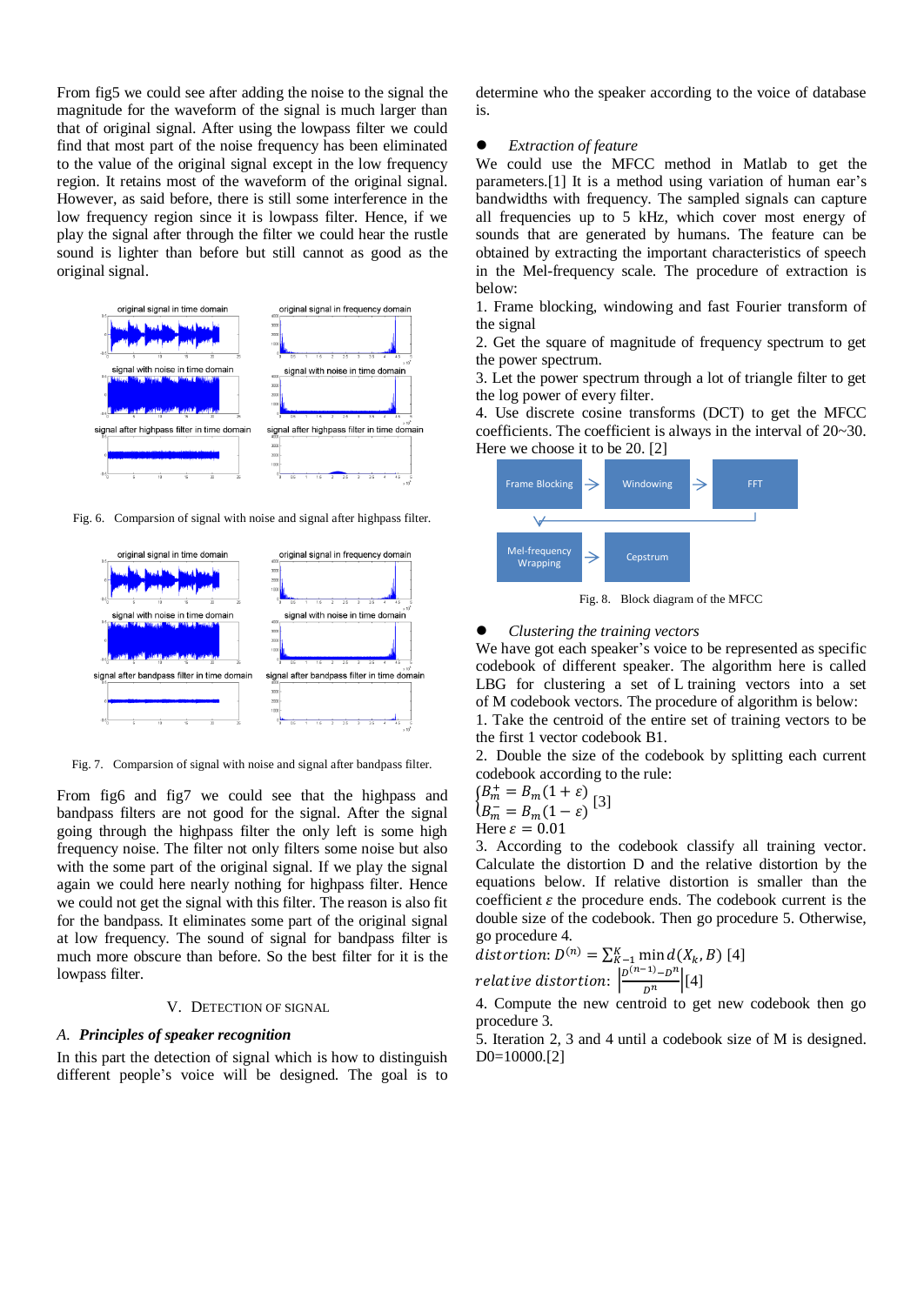

Fig. 9. Flow diagram of the LBG algorithm [5]

*Identification of speakers' voice for VQ*

Let the training vector of speaker to be  $\{X_1, \dots, X_T\}$ . Every codebook has M codons. Compute the average distortion D of the speaker and take a value of  $\varepsilon$ .

$$
D = 1/T \sum_{j=1}^{\infty} min \left[ d \left( \frac{x_j, B_m}{1 \le m \le M} \right) \right] [6]
$$

If D is smaller than  $\varepsilon$  then it is the former speaker.

# *B. Voice analysis*

We have all the methods of the voice identification and we need to accomplish it in Matlab. I choose 10 different speakers' voice including English and Chinese. The format is 'wav'. I put them in the same file. Then record the same speakers' voice of longer time and put them in another file. This is to test and verify whether the system could work well. The result is good. Of the 10 group of data, the system could recognize 9. The error rate is 10%. However this test is not very accurate to represent recognizing voices because we only tested 10 speakers' voices with a little time of each voice record. If the system has a large number of data, it may not have such high accurate result. Then some analysis of the system will be given.



Fig. 10. Power spectrum of the first signal s1

Fig10 shows that the areas containing the highest level of energy is the color of red. Hence from the plot we could find that the red area is all of the time and most of the energy is concentrated in the frequencies between 50 Hz and 2500 Hz.



Fig. 11. Power spectrum of the first signal s1 with different N and M

Fig11 shows that when  $N=128$  the time has a high resolution and poor frequency resolution. Each frame lasts a very short period of time. When N=256 there is a compromise between time resolution and frequency resolution. When N=512 the frequency resolution is very high. The results also fit what we have learned in class.



Fig. 12. 2D plot of accoustic vectors of two signals.

From Fig12 we could see that most of the areas of the two signals overlap. However, there are still some areas that can be used to identify the different speakers of the two signals. For example in some top areas we could find the first signal. For some left areas can could only see the second signal. From the results we can see even though there are some areas that two signals overlap we can still identify who the speakers are by those areas only have one signal. Furthermore it is only a 2-D plot. In fact it has 20 dimensions. [7]



Fig. 13. The resulting VQ codewords after function vqlbg.